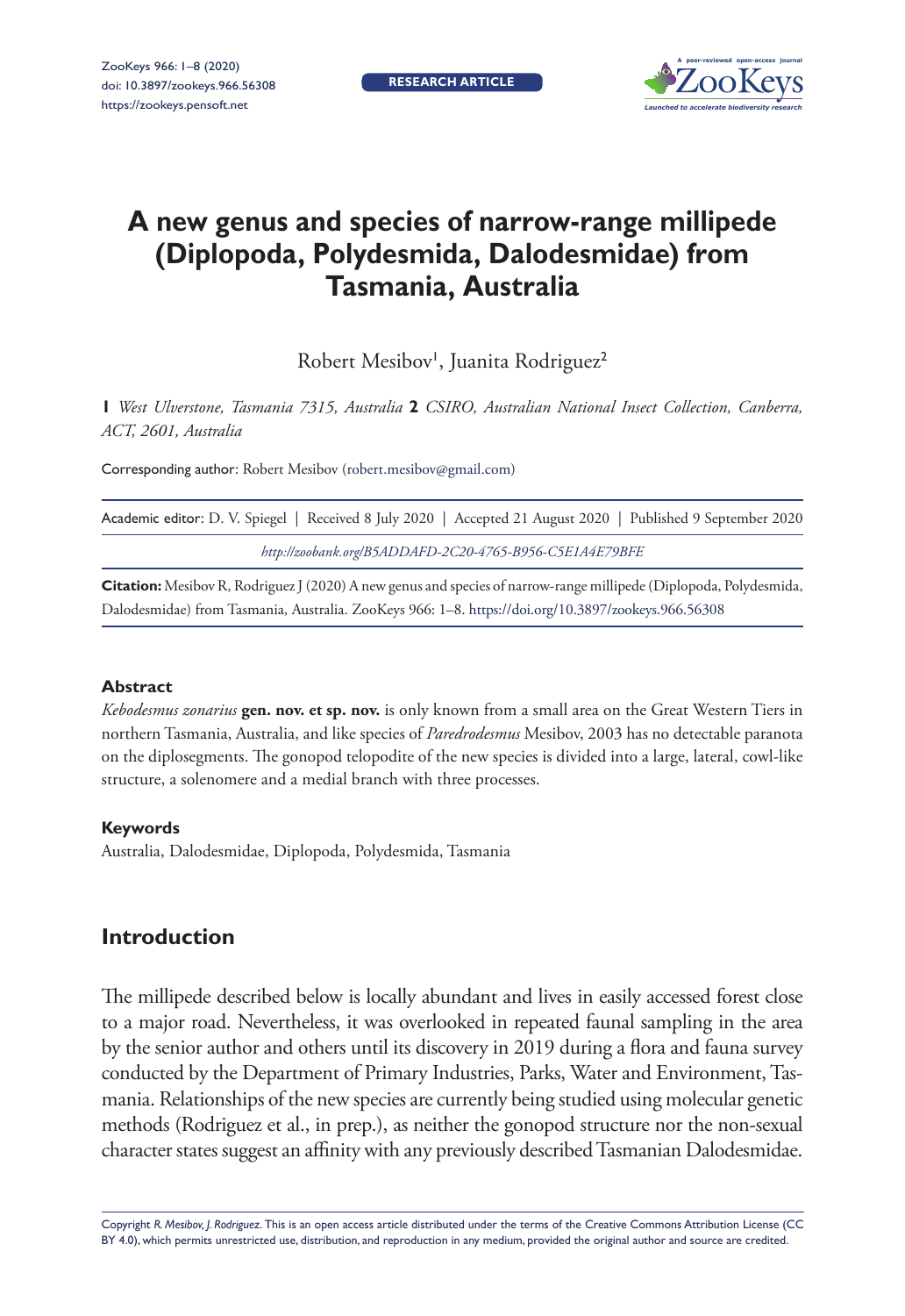## **Materials and methods**

For analysis of defensive secretion, several specimens were gently picked up with soft forceps in the field and dropped into 1–2 ml of ca 100% methanol in a screw-capped glass vial. Other specimens were taken live to the laboratory and preserved in ca 95% ethanol or RNAlater (Ambion, Inc) for molecular analysis, or in ca 80% ethanol for examination, photography and museum storage. Specimens for genetic and chemical analysis are deposited in the Australian National Insect Collection, Canberra, and all others (in 80% ethanol) in the Queen Victoria Museum and Art Gallery, Launceston. Ring 7 of a male (ANIC 64:000360) was dissected, air-dried and dry-mounted on a conductive carbon tab attached to a stub for scanning electron microscopy. Scanning electron micrographs were obtained using a Hitachi TM3030Plus tabletop microscope at 5 KV with mixed imaging (backscatter + secondary electron). Gonopods of two paratype males were cleared in ca 80% lactic acid, temporarily mounted in a 1:1 glycerol:water mixture and imaged using an eyepiece video camera mounted on an Amscope binocular microscope. Focus-stacked images were assembled into composites with Zerene Stacker software version 1.04. Preliminary drawings were traced from printed copies of the composite images, then corrected by reference to the actual gonopods. Figures were composed using GIMP 2.10 and the map in Fig. 1B with QGIS 2.18.

Locations in the text are given in decimal degrees based on the WGS84 datum and were determined in the field with a handheld GPS unit. Elevations a.s.l. are from a topographic layer in LISTmap [\(https://maps.thelist.tas.gov.au/listmap/app/list/map](https://maps.thelist.tas.gov.au/listmap/app/list/map)). Specimen locality data are also provided in Suppl. material 1 in Darwin Core format.

Abbreviations: **ANIC** Australian National Insect Collection, Canberra, Australian Capital Territory, Australia; **QVMAG** Queen Victoria Museum and Art Gallery, Launceston, Tasmania, Australia.

## **Results**

**Order Polydesmida Pocock, 1887 Suborder Dalodesmidea Hoffman, 1980 Family Dalodesmidae Cook, 1896**

*Kebodesmus* **Mesibov & Rodriguez, gen. nov.** <http://zoobank.org/0B0CE131-A35A-4C03-85B4-FB2834CA7BDC>

**Type species.** *Kebodesmus zonarius* sp. nov., by present designation.

**Other assigned species.** None.

**Diagnosis.** Closely similar in general appearance to species of *Paredrodesmus* Mesibov, 2003, but distinguished from *Paredrodesmus* species in having H+20 body plan rather than H+19; normal pore formula rather than 5, 7–18; sphaerotrichomes on legs rather than no sphaerotrichomes; dorsal spinnerets within depression below epiproct tip rather than on epiproct rim; and a phenolic defensive secretion rather than no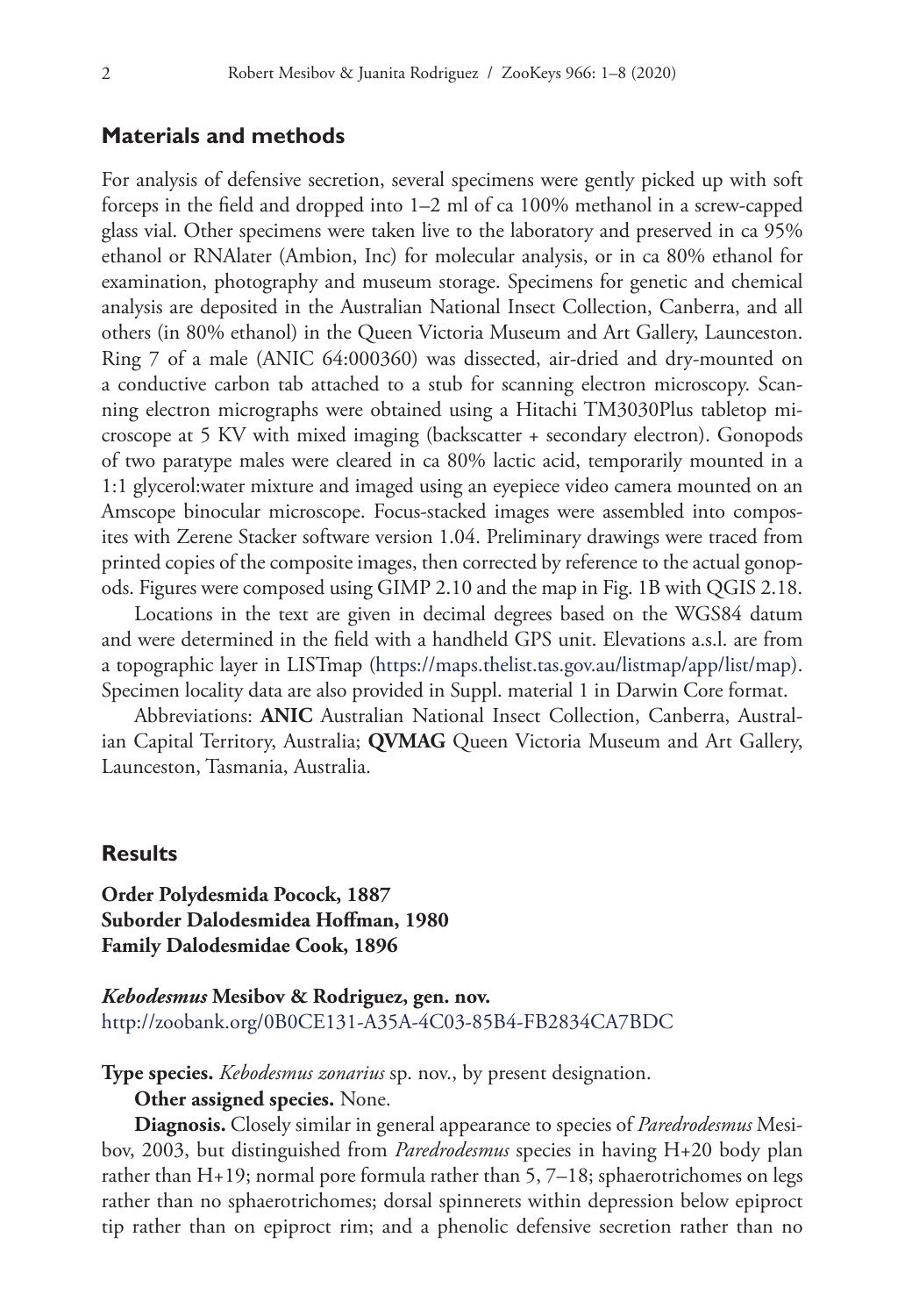odour detectable from living specimens. Distinguished from all other Tasmanian Dalodesmidea (apart from *Paredrodesmus*) by the complete absence of paranota or traces of paranota on the diplosegments, and by the deep division of the gonopod telopodite.

**Description.** As for the type species.

**Name.** In honour of Kevin Bonham (Ke – bo), Tasmanian naturalist, collector and identifier, who emailed the senior author in May 2020 to say he had collected a millipede "whose gonopods I couldn't even remotely match to anything".

**Remarks.** In gonopod structure *Kebodesmus* gen. nov. is unlike any of the undescribed Dalodesmidae so far examined in mainland Australian collections, and unlike any of the New Zealand Dalodesmidae described by Johns (1964, 1970). The gonopod in the new species is similar to that of *Abatodesmus velosoi* Demange & Silva, 1971, a H+20 dalodesmid from the Cordillera de Nahuelbuta in southern Chile, but differs in having the solenomere base clearly separated from the other telopodite processes.

#### *Kebodesmus zonarius* **Mesibov & Rodriguez, sp. nov.**

<http://zoobank.org/348F8840-84F7-428D-8541-5D783B95F659> Figures 1A, 2

**Holotype.** Male, Mountain Road (State Forest), Great Western Tiers, Tasmania, Australia, -41.6830, 146.7434 ± 25 m, 820 m a.s.l., 2 June 2020, R. Mesibov, QVMAG QVM:2020:23:0001.

**Paratypes.** All from Great Western Tiers, Tasmania, Australia: 9 males, 5 females, details as for holotype, QVMAG QVM:2020:23:0002; 2 males, 2 females, Mountain Road (private property), -41.6855,  $146.7515 \pm 25$  m, 770 m a.s.l., 29 May 2020, R. Mesibov, in 95% ethanol, ANIC 64:000351–64:000354; 9 males (2 dissected), 15 females (1 dissected), same details, QVMAG QVM:2020:23:0003; 1 male, 1 female, Mountain Road (private property), same details but -41.6865,  $146.7509 \pm 25$  m, 780 m a.s.l., in 95% ethanol, ANIC 64:000355–64:000356; 1 male, Mountain Road, -41.6867, 146.7485 ± 25 m, 800 m a.s.l., 12 November 2019, K. Bonham, QVMAG QVM:2020:23:0004.

**Other material.** 3 females, Mountain Road (private property), -41.6865, 146.7509  $\pm$  25 m, 780 m a.s.l., 29 May 2020, R. Mesibov, in methanol, ANIC 64:000357– 64:000359; 5 males, 2 females, Mountain Road (State Forest), -41.6830, 146.7434  $\pm$  25 m, 820 m a.s.l., 2 June 2020, R. Mesibov, in methanol, ANIC 64:000360– 64:000366; 6 females, same details but in RNAlater, ANIC 64:000367–64:000372.

**Description.** Male and female (Fig. 1A) both with head + 19 body rings + telson (H+20). Male/female approximate measurements: length 17/20 mm, midbody vertical diameter 1.4/1.9 mm. Freshly collected specimens pale yellow to pale reddish-brown, with reddish-brown speckling concentrated at rear of body rings and in distinct halo around ozopore; head pale and telson reddish-brown.

Male with clypeus and frons sparsely setose, vertex bare. Antennal sockets separated by ca 2× socket diameter. Antenna short, slender, just reaching anterior margin of ring 3 when manipulated backwards; relative length of antennomeres 6>(2,3)>(4,5), antennomere 6 widest. Collum in dorsal outline with anterior and posterior margins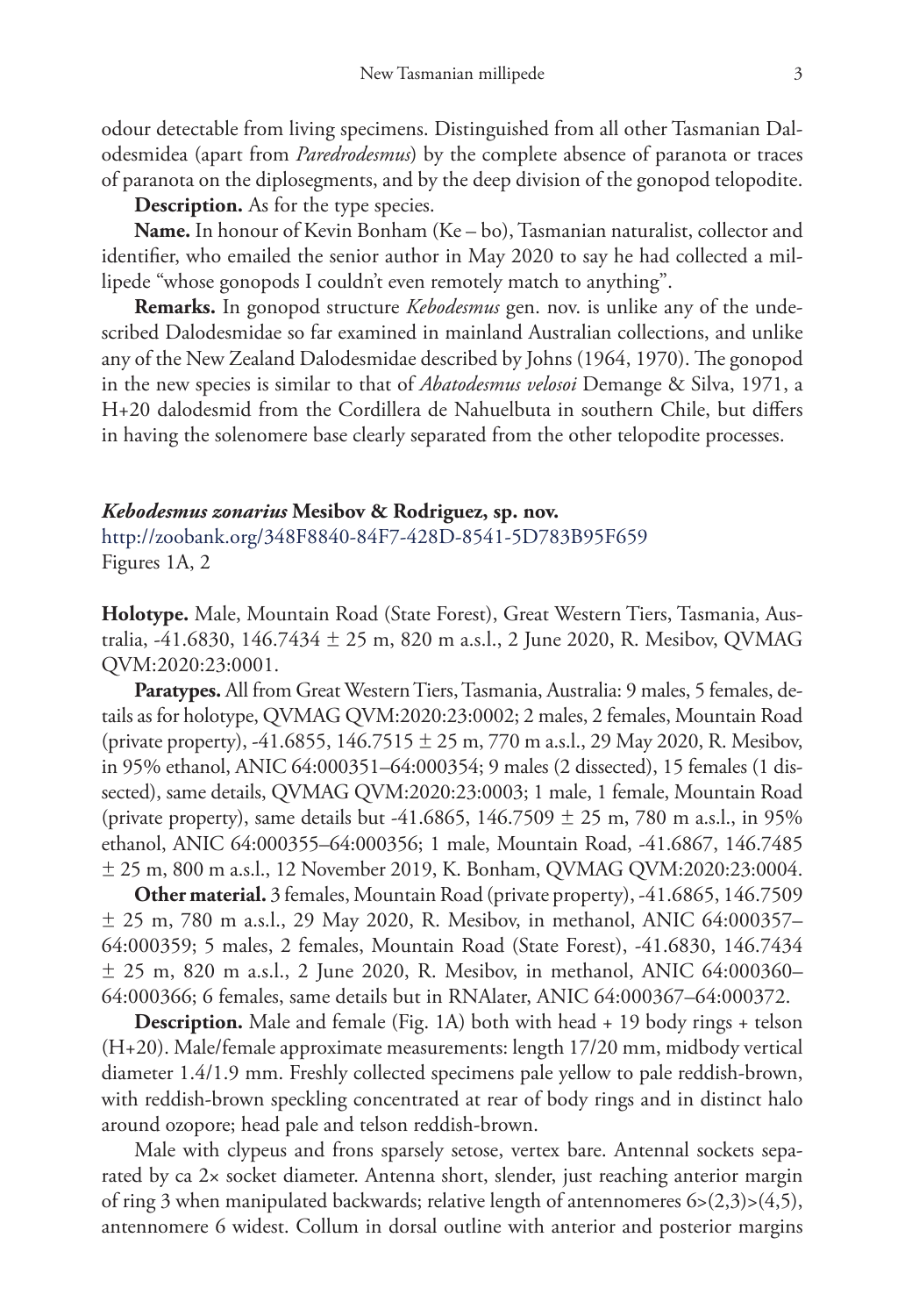

**Figure 1. A** *Kebodesmus zonarius* gen. nov., sp. nov. female (top) and male (bottom) paratypes ex QVMAG QVM:2020:23:0003 after two days in 80% ethanol **B** mercator projection of Tasmania with *K. zonarius* gen. nov., sp. nov. localities (red circle marked with arrow) and *Paredrodesmus* localities with spatial uncertainty ±1 km or less (black squares). Localities for named *Paredrodesmus* species are from the Atlas of Living Australia (<https://www.ala.org.au/>) and for undetermined *Paredrodesmus* (females and juveniles) from the QVMAG collection database.

subparallel, corners smoothly rounded; a few long setae near anterior collum margin. Head slightly wider than ring 2; ring widths 2–17 almost uniform, slightly narrower on rings 2–4. Body cylindrical, waist only slightly impressed in lateral view. Prozonites and metazonites bare, unsculptured; limbus a narrow, uniform lamella. No trace of paranota on diplosegments; paranotum on rings 2, 3 reduced to thin, narrow ridge low on ring, longer on ring 2. Ozopore small, round, opening laterally at ca 2/3 ring height close to posterior metazonite margin; pore formula 5, 7, 9, 10, 12, 13, 15–19 (normal). Spiracles on diplosegments small, round; anterior spiracle on slightly produced process; posterior spiracle about midway between leg bases. Sternites slightly longer than wide, with deep transverse and longitudinal impressions, sparsely setose. Legs slender, about as long as maximum ring diameter at midbody; anterior legs with prefemur only very slightly swollen dorsally; relative podomere lengths (femur, tarsus)>prefemur>(postfemur, tibia) on midbody legs; tarsus straight. Sphaerotrichomes on tarsus, tibia and postfemur of anterior legs; sphaerotrichome numbers rapidly diminishing posteriorly with only a few sphaerotrichomes on tibia and tarsus of posterior legs; sphaerotrichome hemispherical with sharply pointed seta inclined distoventrally. No brush setae on any legs. Pre-anal ring with sparse, long setae; hypoproct trapezoidal; epiproct extending well past anal valves, tapering to truncate tip ca 1/6 maximum width of ring 19; spinnerets in square array in shallow cavity just ventral to epiproct tip.

Gonopore small, opening distomedially on leg 2 coxa. Bases of legs 6 and 7 well separated by shallowly concave sternite with sparse long setae. Aperture ovoid, wider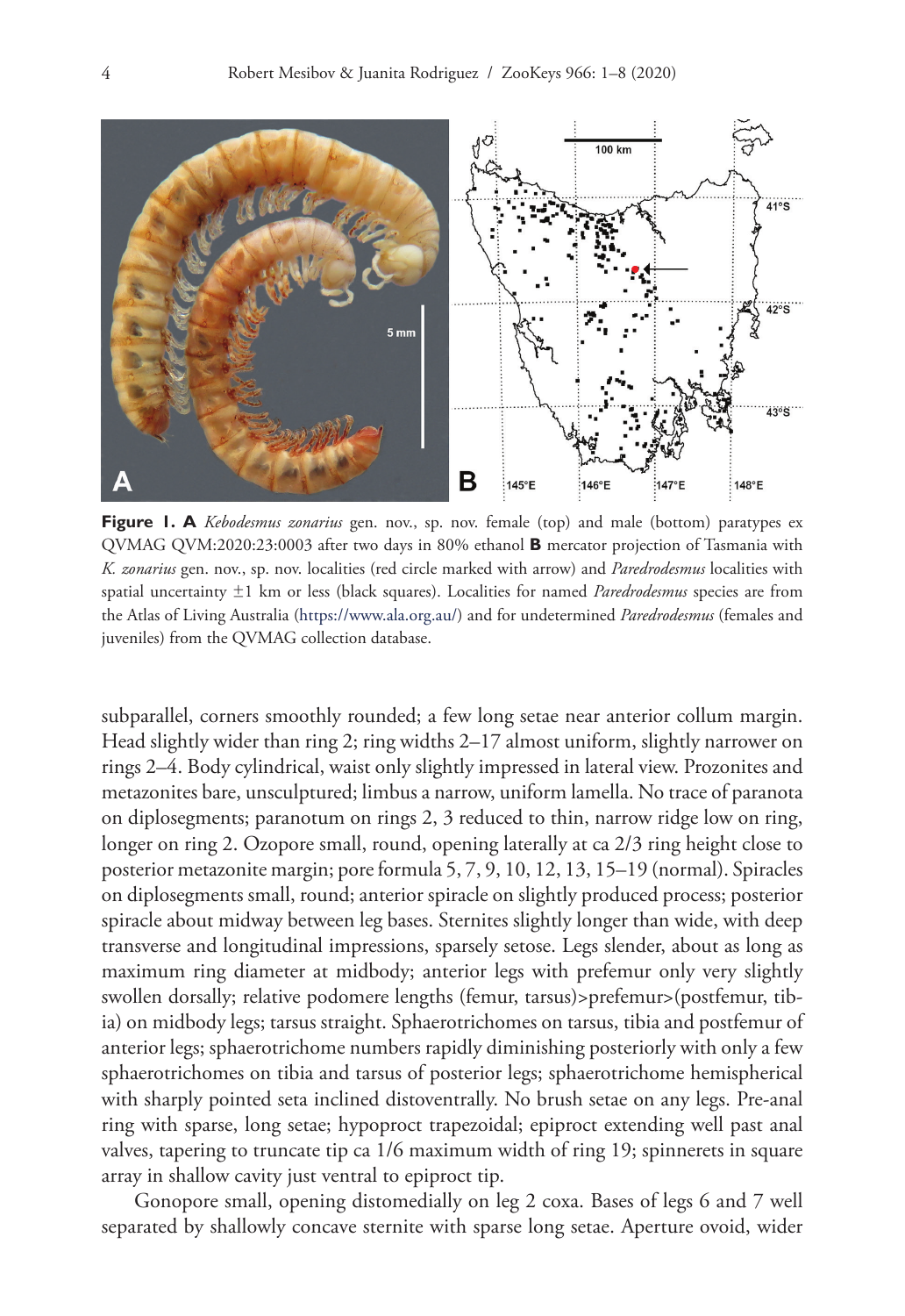than long, about 1/3 width of ring 7 prozonite, rim not produced. Gonocoxae subcylindrical, lightly joined basomedially; posteromedially with broad oblique depression bearing very short setae, cannula arising at distomedial end of depression, looping basally and inserted into deep, wide anterobasal groove on telopodite.

Telopodite (Fig. 2) extending just past leg 6 bases when retracted, erect, divided at ca 1/2 telopodite height into a solenomere and complicated medial and lateral branches. Telopodite base below branching point subconical, posterolaterally depressed with field of long setae, at branching point on medial surface with rounded, tab-like extension.

Solenomere arising from anterior surface of telopodite, subcircular in cross-section, bending posteriorly at base, then slightly laterally, tapering gradually to sharply pointed tip at ca 7/8 of telopodite height.

Medial branch of telopodite divided into three processes. Medial processes from anterior to posterior: (a) large, thin, "fishtail"-shaped process bent anteriorly with rounded distal and basal margins, the distal tip of process approaching solenomere but bent away from it and terminating at ca 2/3 solenomere height; (b) short, thick, tab-like process directed posterobasally, terminating at same level as lower portion of process (a); (c) long, flattened process arising posteriorly, bending distomedially, then anterodistally, gradually tapering with minutely tricuspid apex distal to tip of solenomere and basal to tip of lateral branch of telopodite. Right and left (c) processes cross each other in gonopods in situ (Fig. 2A).

Lateral branch of telopodite expanded distally into lamellar, cowl-like structure, concave posteromedially, with two groups of apical marginal teeth; posterior margin of cowl produced as large triangular tooth approaching process (c) of medial branch of telopodite; anterior margin of cowl produced as large, rounded tab approaching solenomere; anterolateral (convex) surface of cowl with oblique, triangular tab.

Prostatic groove running from anterobasal groove along anteromedial surface of telopodite to base of solenomere, then along solenomere to tip.

Female resembling male but distinctly stouter (Fig. 1A). Genital aperture with posterior margin produced as rounded triangle medially; cyphopods not examined.

**Name.** Latin *zonarius*, zonal, adjective. This species appears to be restricted to a narrow altitudinal zone on Tasmania's Great Western Tiers.

**Distribution and ecology.** So far known from four sites in wet eucalypt forest at ca 800 m a.s.l. on the Great Western Tiers in northern Tasmania, south of the town of Deloraine, with a linear range extent of less than 1 km (Fig. 1B). Adults and juveniles are found in patches of richly organic soil and humus in the forest, which is dominated by *Eucalyptus delegatensis* subsp. *tasmaniensis* Boland. The new species co-occurs in humus with the native dalodesmids *Lissodesmus alisonae* Jeekel, 1984 and *L. perporosus* Jeekel, 1984, but was found in greater numbers than the other two species during searches in 2020.

**Remarks.** *Kebodesmus zonarius* gen. nov., sp. nov. closely resembles a *Paredrodesmus* species in appearance and habits, and the new species occurs just on the eastern edge of the *Paredrodesmus* range (Fig. 1B). Although a juvenile *Paredrodesmus* was collected together with the new species at the 2019 site (QVMAG QVM:2020:23:0008), the senior author saw no *Paredrodesmus* individuals while searching for the new species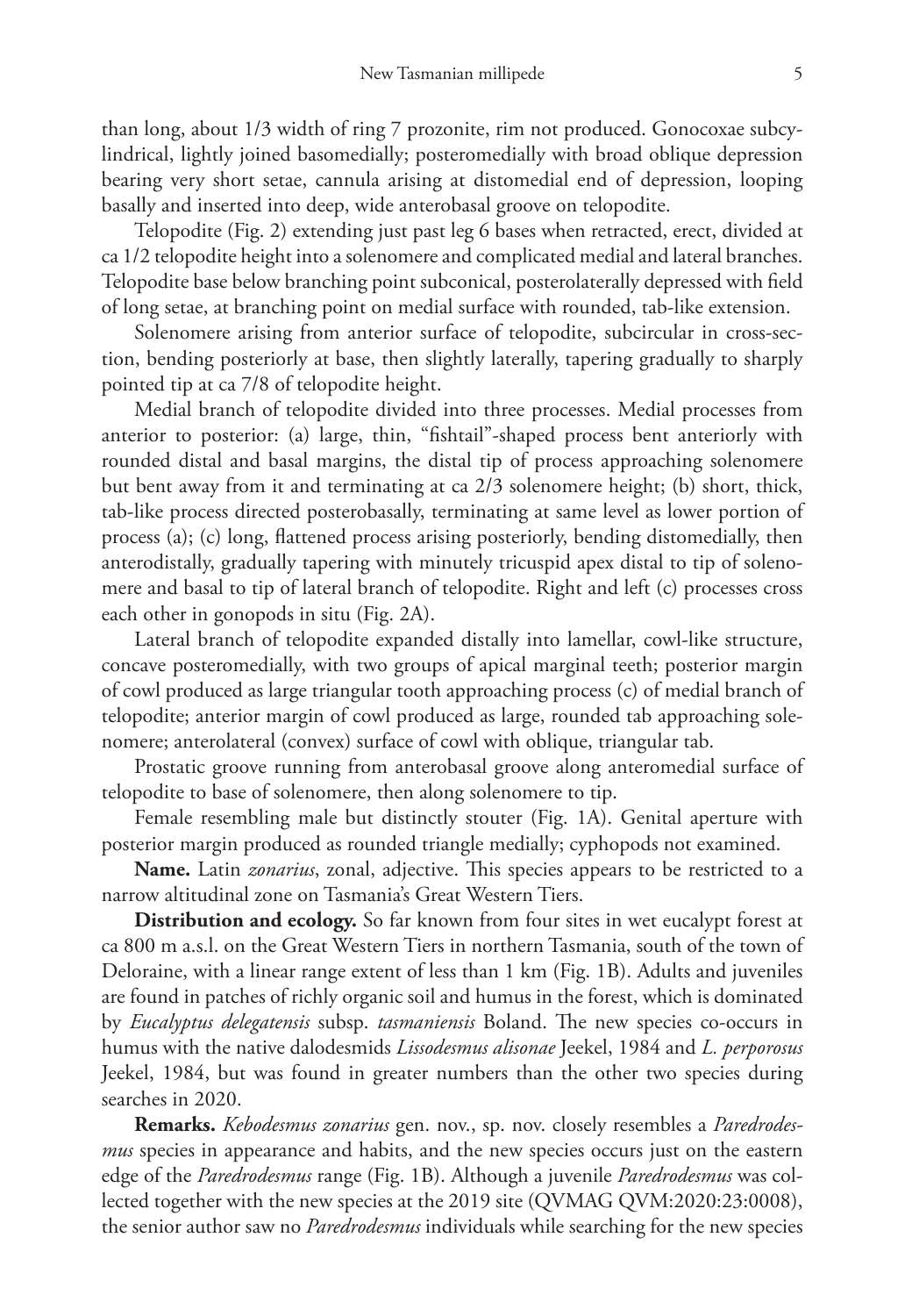

**Figure 2.** *Kebodesmus zonarius* gen. nov., sp. nov. **A** right posterolateral view of gonopods in situ; ANIC 64:000360 **B** medial view of left gonopod telopodite; paratype ex QVMAG QVM:2020:23:0003. **lb** = lateral branch, **mba** = process "a" of medial branch, **mbb** = process "b" of medial branch, **mbc** = process "c" of medial branch, **pg** = prostatic groove, **s** = solenomere. Scale bars: 0.25 mm (**A**, **B**).

in 2020. The interesting juxtaposition of ranges suggests that the two genera may exclude each other as competitors in the humus microhabitat.

Only a few of the adult *K. zonarius* gen. nov., sp. nov. collected in 2020 produced a strongly pungent defensive secretion in the field, even when disturbed, but the alcohol in which 2019 and 2020 specimens were first preserved had a phenolic smell.

# **Acknowledgements**

RM thanks Kevin Bonham for advice and the first known specimen, David Maynard (QVMAG) for registering specimens, Tanya Adams (Ulverstone Secondary College) for the loan of equipment, and the owner of the Mountain Road private property (see specimen details) for permission to collect specimens on 29 May 2020.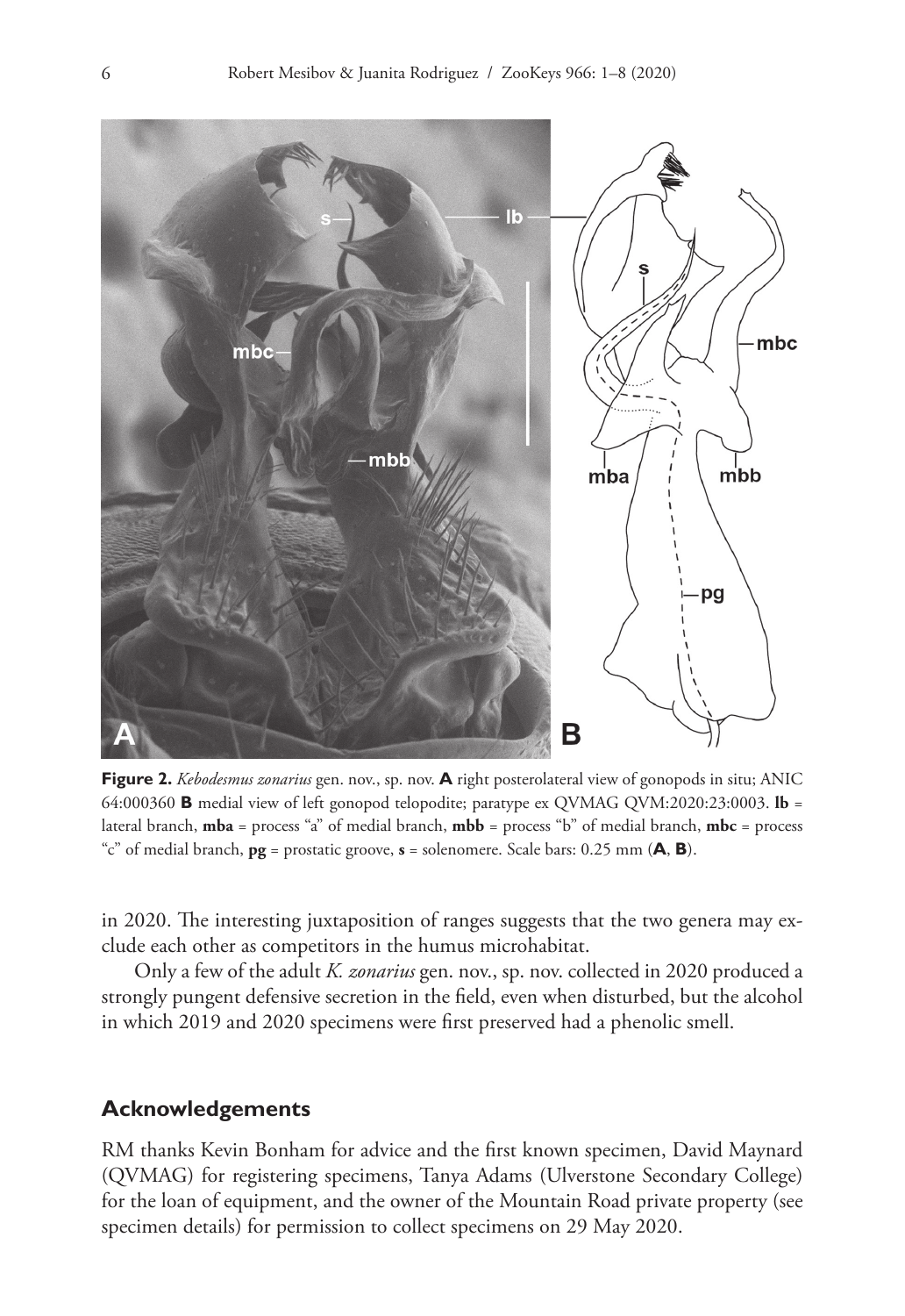# **References**

- Cook OF (1896) *Cryptodesmus* and its allies. Brandtia (A series of occasional papers on Diplopoda and other Arthropoda), 5: 19–28.<https://doi.org/10.5962/bhl.title.125177>
- Demange J-M, Silva F (1971) *Abatodesmus velosoi* nov. sp., nouvelle espèce chilienne de la famille des Sphaerotrichopidae (Myriapode, Diplopodae: Polydesmoidea). Bulletin du Muséum national d'histoire naturelle, 2e Série 42(5): 881–886. [https://www.biodiversi](https://www.biodiversitylibrary.org/page/56079065)[tylibrary.org/page/56079065](https://www.biodiversitylibrary.org/page/56079065)
- Hoffman RL (1980) [1979] Classification of the Diplopoda. Muséum d'Histoire Naturelle, Geneva, 237 pp.
- Jeekel CAW (1984) Millipedes from Australia, 7: The identity of the genus *Lissodesmus* Chamberlin, with the description of four new species from Tasmania (Diplopoda, Polydesmida, Dalodesmidae). Papers and Proceedings of the Royal Society of Tasmania 118: 85–101. <https://doi.org/10.26749/rstpp.118.85>
- Johns PM (1964) The Sphaerotrichopidae (Diplopoda) of New Zealand. 1. Introduction, revision of some known species and description of new species. Records of the Canterbury Museum 8(1): 1–49. [Available to view online by searching at <http://www.bugz.org.nz/>]
- Johns PM (1970) New genera of New Zealand Dalodesmidae (Diplopoda). Transactions of the Royal Society of New Zealand 12(20): 217–237. [https://paperspast.natlib.govt.nz/periodi](https://paperspast.natlib.govt.nz/periodicals/TRSBIO19701224.2.2)[cals/TRSBIO19701224.2.2](https://paperspast.natlib.govt.nz/periodicals/TRSBIO19701224.2.2)
- Mesibov R (2003) Two new and unusual genera of millipedes (Diplopoda: Polydesmida) from Tasmania, Australia. Zootaxa 368: 1–32. Pocock RI (1887) On the classification of the Diplopoda. Annals and Magazine of Natural History, ser. 5, 20: 283–295. [https://doi.](https://doi.org/10.11646/zootaxa.368.1.1) [org/10.11646/zootaxa.368.1.1](https://doi.org/10.11646/zootaxa.368.1.1)